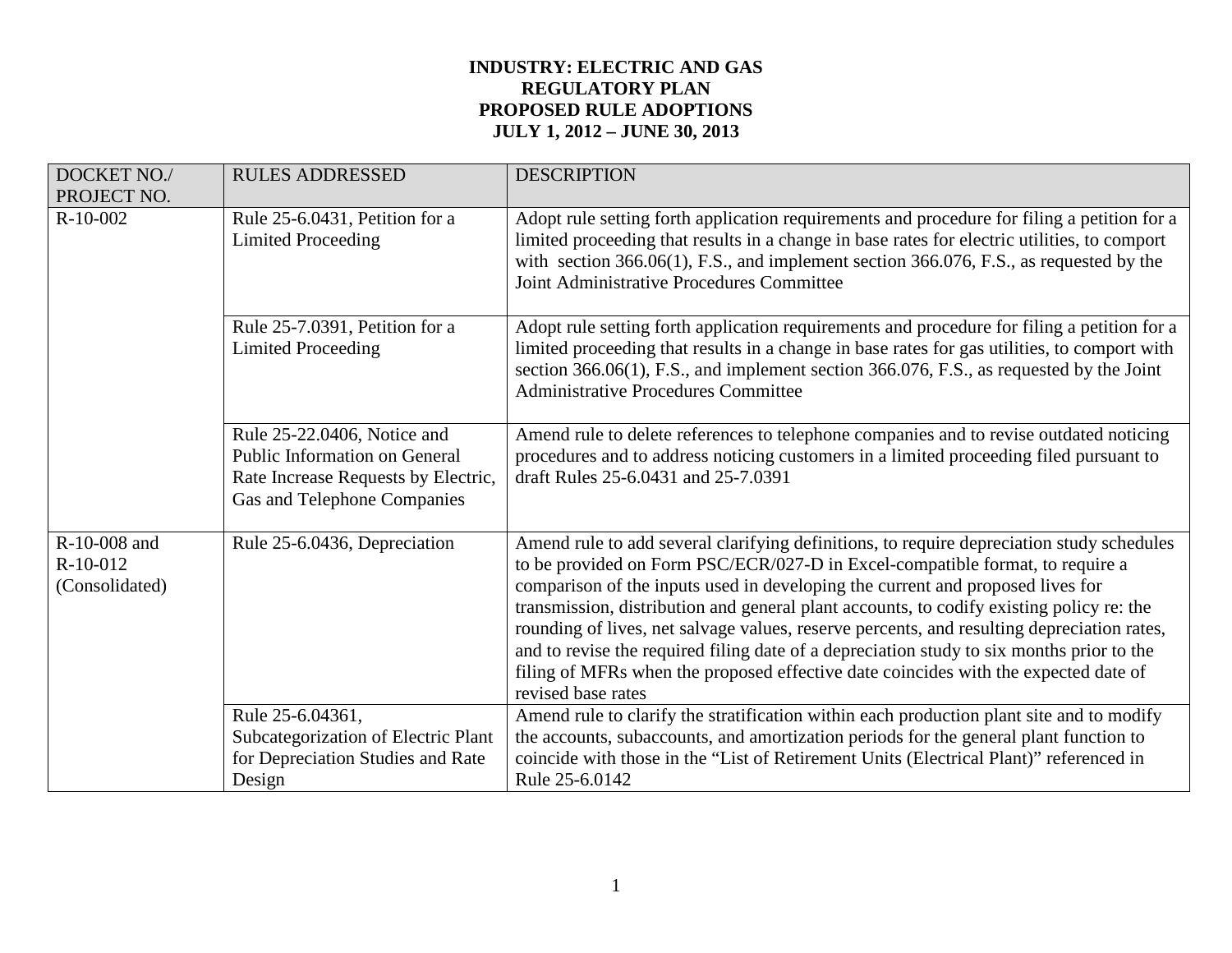| DOCKET NO./<br>PROJECT NO.                                               | <b>RULES ADDRESSED</b>                                              | <b>DESCRIPTION</b>                                                                                                                                                                                                                                                                                                                                                                                                                                                                                                                                                                                                                         |
|--------------------------------------------------------------------------|---------------------------------------------------------------------|--------------------------------------------------------------------------------------------------------------------------------------------------------------------------------------------------------------------------------------------------------------------------------------------------------------------------------------------------------------------------------------------------------------------------------------------------------------------------------------------------------------------------------------------------------------------------------------------------------------------------------------------|
| R-10-008 and<br>R-10-012<br>(Consolidated)<br>$(\text{con}^{\dagger}t.)$ | Rule 25-6.04364, Electric Utilities<br><b>Dismantlement Studies</b> | Amend rule to apply dismantlement study requirements to all non-nuclear generating<br>facilities and to require that a dismantlement study include a summary and explanation<br>of all material differences between the current study and the last filed study in the<br>treatment of hazardous waste disposal                                                                                                                                                                                                                                                                                                                             |
|                                                                          | Rule 25-7.045, Depreciation                                         | Amend rule to add several clarifying definitions, to require depreciation study schedules<br>to be provided on Form PSC/ECR/028-D in Excel-compatible format, to require a<br>comparison of the inputs used in developing the current and proposed lives, to codify<br>existing policy re: the rounding of lives, net salvage values, reserve percents, and<br>resulting depreciation rates, and to revise the required filing date of a depreciation study<br>to six months prior to the filing of MFRs when the proposed effective date coincides<br>with the expected date of revised revenues initiated through a rate case proceeding |
|                                                                          | Rule 25-7.0461, Capitalization<br>Versus Expensing                  | Amend rule to require gas utilities to comply with the most recent version of the<br>Uniform System of Accounts as contained in the Code of Federal Regulations and to<br>amend definitions section of rule. This rule also appears in Project No. R-10-006                                                                                                                                                                                                                                                                                                                                                                                |
| $R-10-009$                                                               | Rule 25-7.0851, Backbilling                                         | Amend rule to address overbillings as well as underbillings due to company error                                                                                                                                                                                                                                                                                                                                                                                                                                                                                                                                                           |
|                                                                          | Rule 25-70.852, Unauthorized Use                                    | Amend rule to allow gas utilities to estimate usage and to bill for unauthorized usage                                                                                                                                                                                                                                                                                                                                                                                                                                                                                                                                                     |
| $R-10-011$                                                               | Rule 25-6.050, Location of Meters                                   | Amend rule to codify existing practice of charging a customer who requests a meter to<br>be located at a place other than the one selected by utility as cost-effective                                                                                                                                                                                                                                                                                                                                                                                                                                                                    |
|                                                                          | Rule 25-6.100, Customer Billing                                     | Amend rule to remove language about a utility's local office and list other way to obtain<br>information                                                                                                                                                                                                                                                                                                                                                                                                                                                                                                                                   |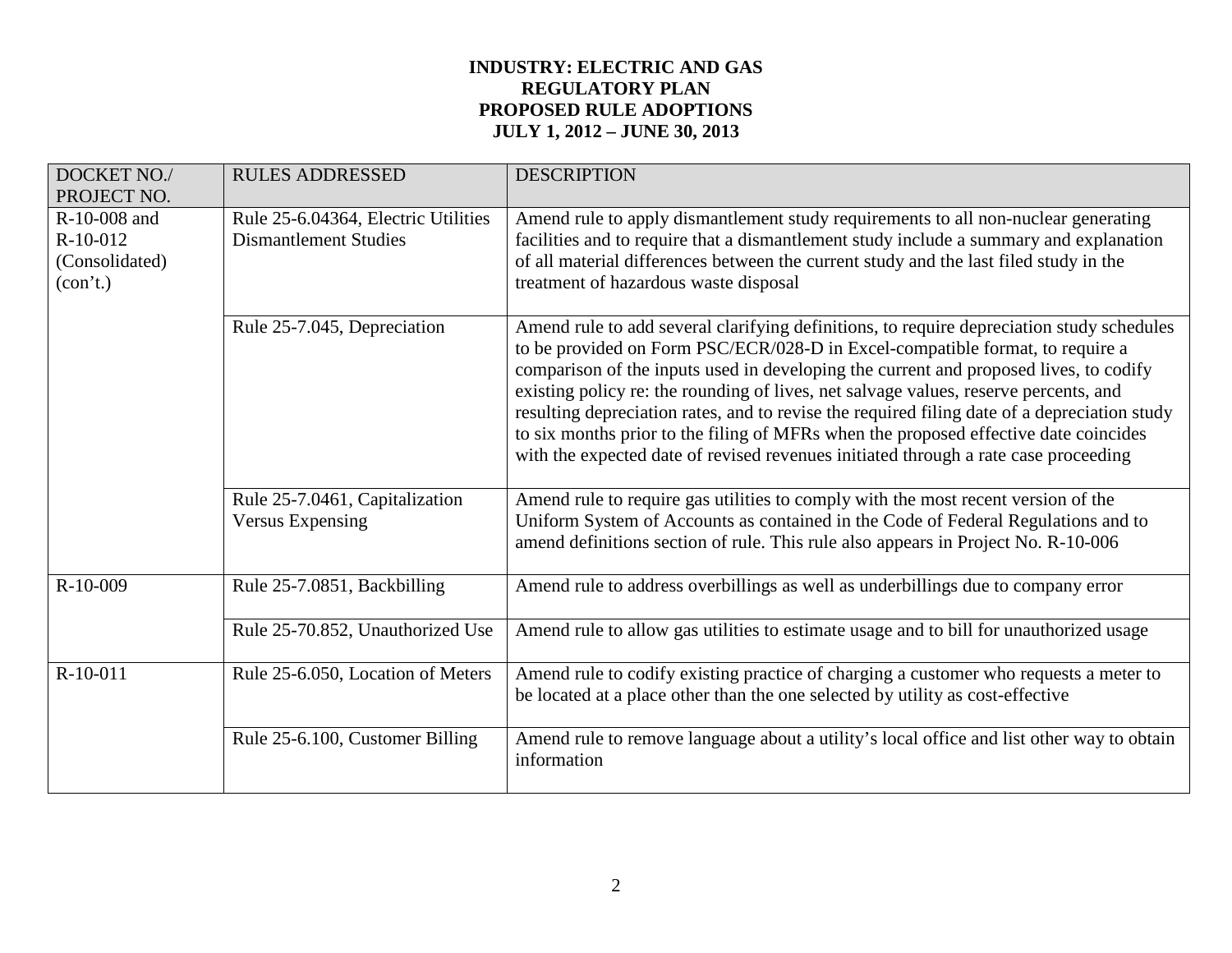| DOCKET NO./<br>PROJECT NO. | <b>RULES ADDRESSED</b>                                                                                            | <b>DESCRIPTION</b>                                                                                                                                                                                         |
|----------------------------|-------------------------------------------------------------------------------------------------------------------|------------------------------------------------------------------------------------------------------------------------------------------------------------------------------------------------------------|
| 110313-PU                  | Rule 25-6.0346, Quarterly Reports<br>of Work Orders and Safety<br>Compliance                                      | Adopt rule in order to move existing rule provisions currently in Rule 25-6.0345(2) and<br>(4) to this new draft Rule 25-6.0346 to make rule provisions easier to locate                                   |
|                            | Rule 25-6.019, Notification of<br>Accidents                                                                       | Amend rule to update requirements concerning notification of accidents, increase the<br>property damage cost for which notification is requirement from \$5000 to \$10,000, and<br>require written reports |
|                            | Rule 25-6.0345, Safety Standards<br>for Construction of New<br><b>Transmission and Distribution</b><br>Facilities | Amend rule to adopt most recent edition of the National Electrical Safety Code, and to<br>delete reporting requirements, some of which are incorporated into draft Rule 25-6.019                           |
|                            | Rule 25-6.060, Meter Test-Referee                                                                                 | Amend rule to change title for accuracy and clarification                                                                                                                                                  |
|                            | Rule 25-7.059, Use of Meters                                                                                      | Amend rule to clarify language describing "pressure control" function                                                                                                                                      |
|                            | Rule 25-7.060, Location of Meters<br>and Associated Appurtenances                                                 | Amend rule to delete obsolete requirements concerning locating gas meters                                                                                                                                  |
|                            | Rule 25-7.061, Meter Testing<br>Equipment                                                                         | Amend rule to eliminate obsolete meter-testing equipment technology requirement                                                                                                                            |
|                            | Rule 25-7.062, Meter Test Records                                                                                 | Amend rule to eliminate obsolete equipment requirement and clarify meter accuracy<br>language                                                                                                              |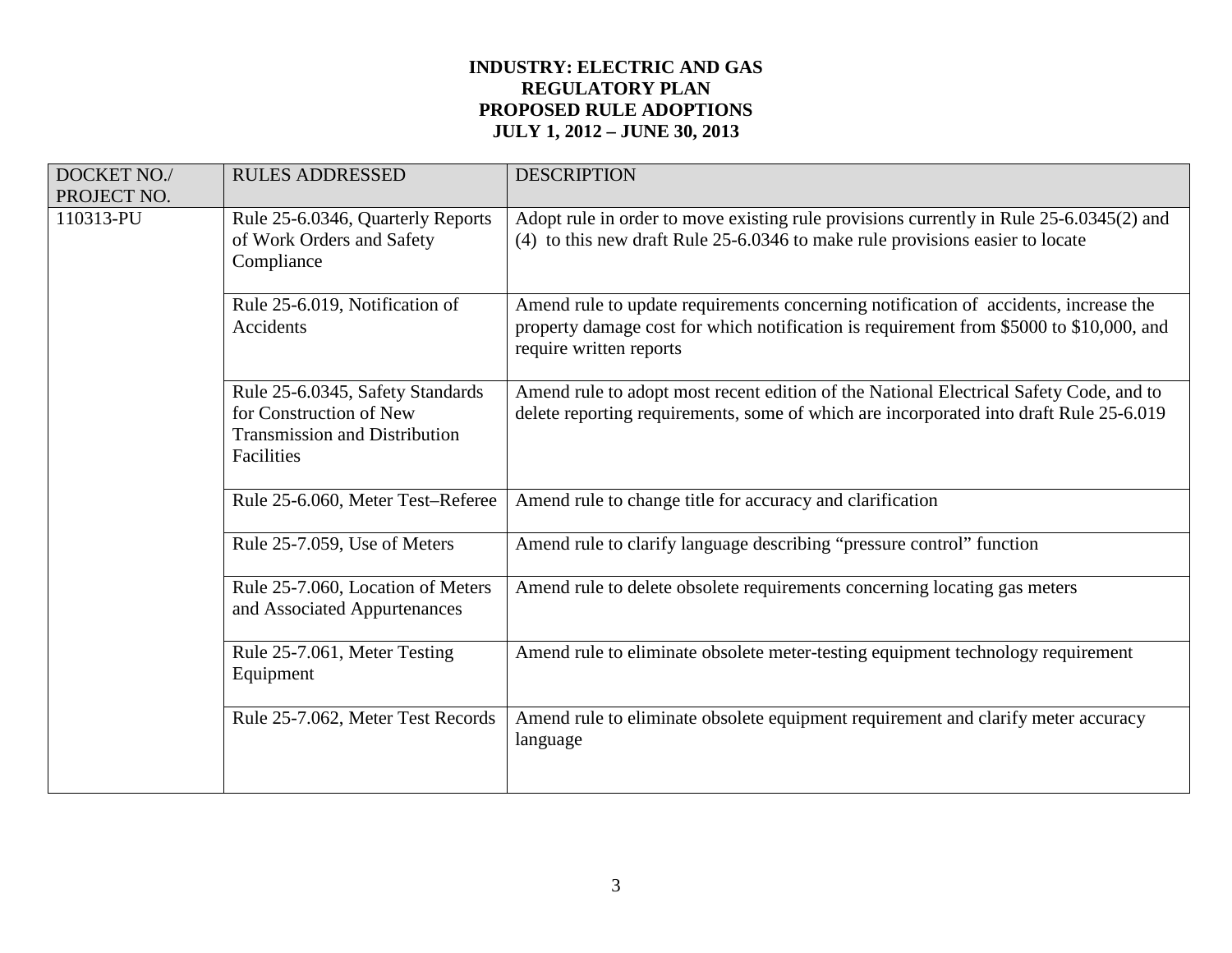| DOCKET NO./<br>PROJECT NO. | <b>RULES ADDRESSED</b>                                                  | <b>DESCRIPTION</b>                                                                                                                                                                                                        |
|----------------------------|-------------------------------------------------------------------------|---------------------------------------------------------------------------------------------------------------------------------------------------------------------------------------------------------------------------|
| $110313$ -PU (con't.)      | Rule 25-7.064, Periodic Meter<br><b>Tests</b>                           | Amend rule to clarify language concerning sampling plan testing and testing intent and<br>to conform to current standard in Rule 25-7.063 required for new gas meters installed                                           |
|                            | Rule 25-7.065, Meter Test by<br>Request                                 | Amend rule to allow additional methods of tests requests and to add language to<br>eliminate confusion over slow meter non-refund accuracy limit                                                                          |
|                            | Rule 25-7.066, Meter Test-Referee                                       | Amend rule to require meter test record retention, and to clarify that Commission staff<br>will witness tests                                                                                                             |
|                            | Rule 25-7.070, Sealing Meters                                           | Amend rule to replace term "meterman" with term "meter personnel"                                                                                                                                                         |
|                            | Rule 25-7.071, Measuring<br><b>Customer Service</b>                     | Amend rule to remove scrivener's error                                                                                                                                                                                    |
|                            | Rule 25-7.084, Meter Readings                                           | Amend rule to remove obsolete meter reading requirement and to clarify that the rule is<br>referring to electronic meter reading                                                                                          |
|                            | Rule 25-12.005, Codes and<br><b>Standards Adopted</b>                   | Amend rule to adopt the most recent version of the Code of Federal Regulations<br>concerning natural gas pipeline safety                                                                                                  |
|                            | Rule 25-12.008, New,<br><b>Reconstructed or Converted</b><br>Facilities | Amend rule to delete requirement that the operator file a general conversion procedure<br>with the Commission as part of its operation and maintenance plan before a piping<br>system can be converted to a regulated gas |
|                            | Rule 25-12.027, Welder<br>Qualifications                                | Amend rule to adopt the most current, referenced Code of Federal Regulations                                                                                                                                              |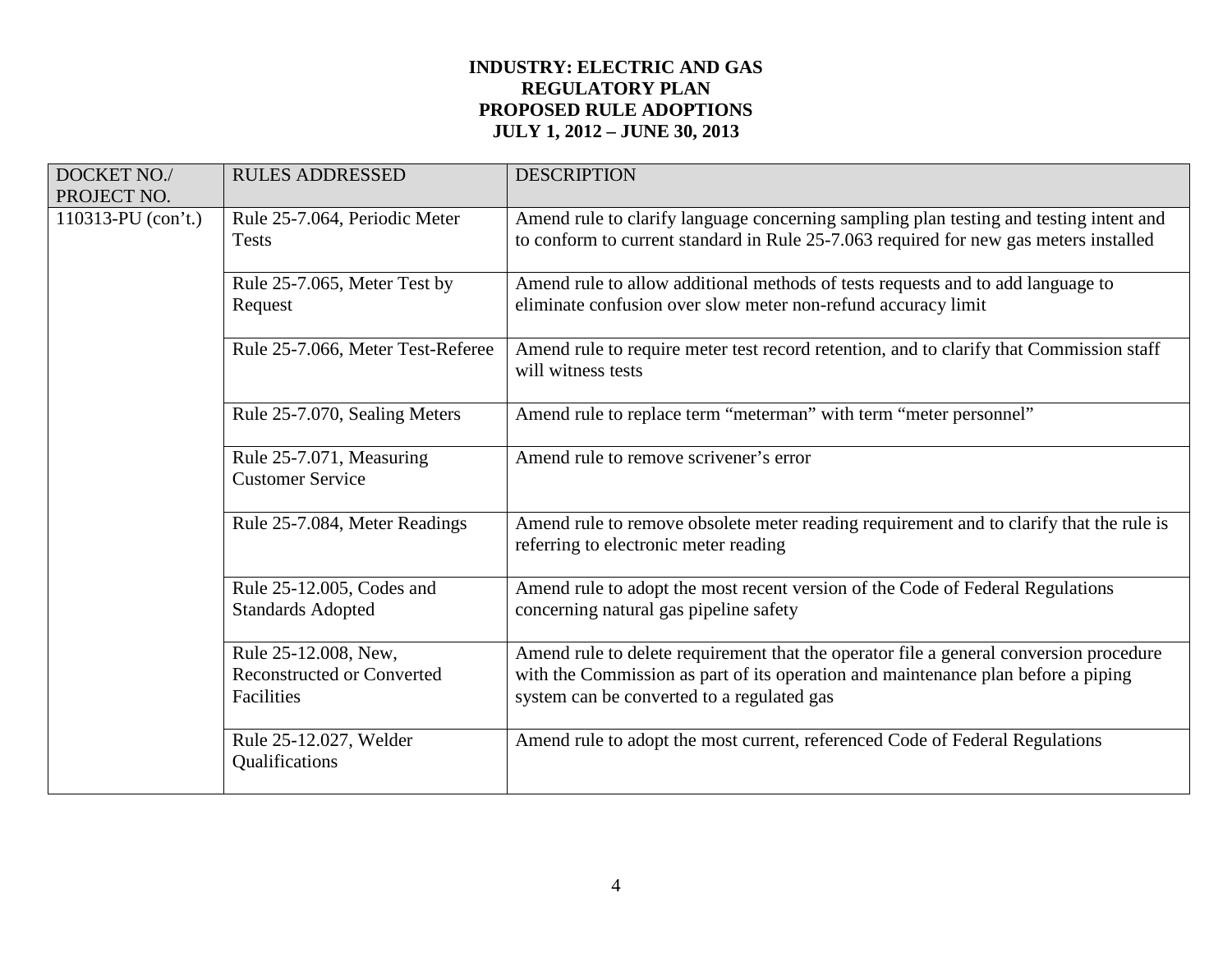| DOCKET NO./<br>PROJECT NO. | <b>RULES ADDRESSED</b>                                                                                                       | <b>DESCRIPTION</b>                                                                                                                                                                                                                                                                           |
|----------------------------|------------------------------------------------------------------------------------------------------------------------------|----------------------------------------------------------------------------------------------------------------------------------------------------------------------------------------------------------------------------------------------------------------------------------------------|
| $110313$ -PU (con't.)      | Rule 25-12.052, Criteria for<br>Cathodic Protection of Buried or<br>Submerged Steel, Cast Iron, and<br>Ductile Iron Pipeline | Amend rule to remove obsolete corrosion control criterion and the qualification<br>procedure for electrical surveys                                                                                                                                                                          |
|                            | Rule 25-12.082, Construction<br><b>Notice</b>                                                                                | Amend rule to require notification to the Commission 15 days prior to the beginning of a<br>major pipeline construction or alteration to allow for more effective scheduling of safety<br>evaluations                                                                                        |
| $R-10-006$                 | Rule 25-6.014, Records and<br>Reports in General                                                                             | Amend rule to require electric utilities to comply with the most recent version of the<br>Uniform System of Accounts as contained in the Code of Federal Regulations                                                                                                                         |
|                            | Rule 25-7.014, Records and<br>Reports in General                                                                             | Amend rule to require gas utilities to comply with the most recent version of the<br>Uniform System of Accounts as contained in the Code of Federal Regulations                                                                                                                              |
|                            | Rule 25-6.015, Location and<br><b>Preservation of Records</b>                                                                | Amend rule to require electric utilities to comply with the most recent version of the<br>Uniform System of Accounts as contained in the Code of Federal Regulations                                                                                                                         |
|                            | Rule 25-7.015, Location and<br><b>Preservation of Records</b>                                                                | Amend rule to require gas utilities to comply with the most recent version of the<br>Uniform System of Accounts as contained in the Code of Federal Regulations                                                                                                                              |
|                            | Rule 25-7.0461, Capitalization<br><b>Versus Expensing</b>                                                                    | Amend rule to require gas utilities to comply with the most recent version of the<br>Uniform System of Accounts as contained in the Code of Federal Regulations and to<br>amend definitions section of rule<br>(This rule also included in Project No. R-10-008 and R-10-012 (Consolidated)) |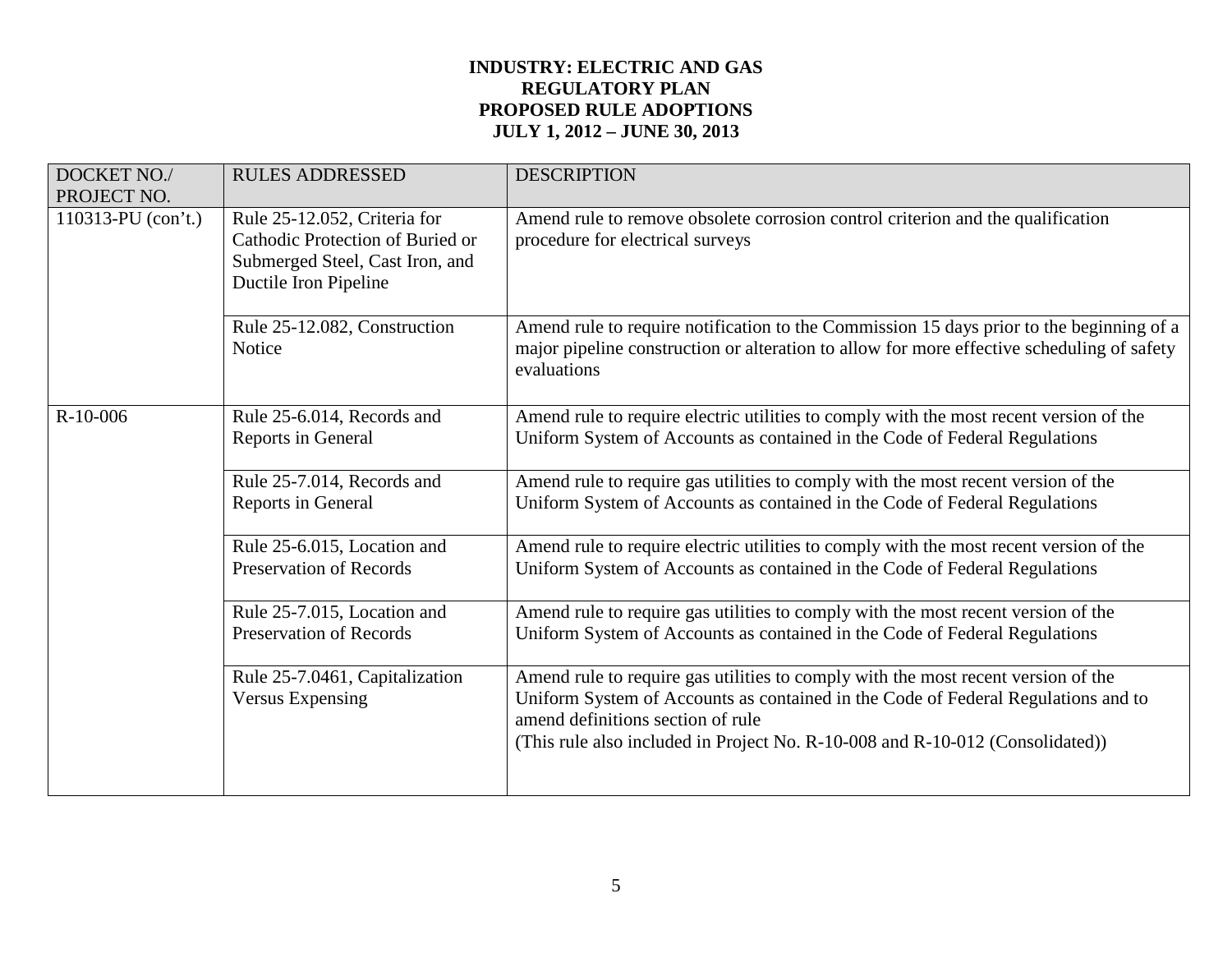| DOCKET NO./ | <b>RULES ADDRESSED</b>                               | <b>DESCRIPTION</b>                                                                                                                     |
|-------------|------------------------------------------------------|----------------------------------------------------------------------------------------------------------------------------------------|
| PROJECT NO. |                                                      |                                                                                                                                        |
| 120068-GU   | Rule 25-12.045, Inactive Gas<br><b>Service Lines</b> | Rulemaking initiated in response to petition to initiate rulemaking filed on March 30,<br>2012, by the Florida Natural Gas Association |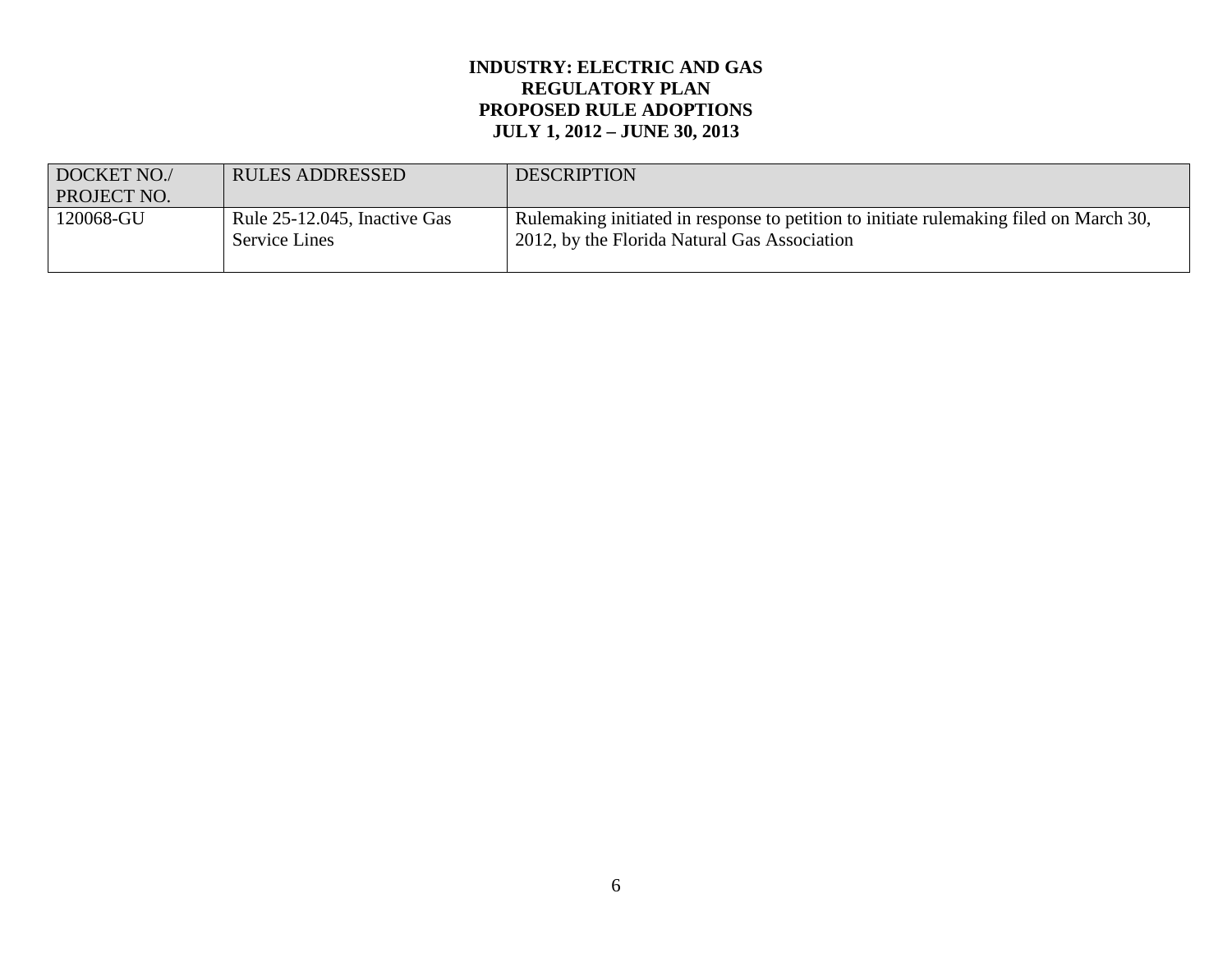| DOCKET NO./<br>PROJECT NO. | <b>RULES ADDRESSED</b>                                                                                                    | <b>DESCRIPTION</b>                                                                                                                                                                                       |
|----------------------------|---------------------------------------------------------------------------------------------------------------------------|----------------------------------------------------------------------------------------------------------------------------------------------------------------------------------------------------------|
| $R-10-001$                 | Rule 25-6.0131, Regulatory Assessment<br>Fees; Investor Owned Electric Co's,<br>Municipal Elec. Utils., Rural Elec. Coops | Amend rule to require utilities to show good cause, in writing, on Form PSC/ADM<br>124, for requests for extension of time to file Regulatory Assessment Fees                                            |
|                            | Rule 25-7.0131, Regulatory Assessment<br>Fees; Gas Utils., Gas Municipals, and Gas<br><b>Districts</b>                    | Amend rule to require utilities to show good cause, in writing, on Form PSC/ADM<br>124, for requests for extension of time to file Regulatory Assessment Fees                                            |
|                            | Rule 25-7.101, Regulatory Assessment Fees,<br>Natural Gas Transmission Co's                                               | Amend rule to require utilities to show good cause, in writing, on Form PSC/ADM<br>124, for requests for extension of time to file Regulatory Assessment Fees                                            |
|                            | Rule 25-30.120, Regulatory Assessment<br>Fees, Water and Wastewater Utilities                                             | Amend rule to require utilities to show good cause, in writing, on Form PSC/ADM<br>124, for requests for extension of time to file Regulatory Assessment Fees                                            |
| 120125-PU                  | Rule 25-7.083, Customer Deposits                                                                                          | Amend rule to lower interest rate paid on customer deposits by gas utilities<br>(Rule amendments proposed on June 1, 2012, in Vol. 38, Issue 22 of the Florida<br>Administrative Weekly)                 |
|                            | Rule 25-6.097, Customer Deposits                                                                                          | Amend rule to lower interest rate paid on customer deposits by electric utilities<br>(Rule amendments proposed on June 1, 2012, in Vol. 38, Issue 22 of the Florida<br>Administrative Weekly)            |
|                            | Rule 25-30.311, Customer Deposits                                                                                         | Amend rule to lower interest rate paid on customer deposits by water/wastewater<br>companies<br>(Rule amendments proposed on June 1, 2012, in Vol. 38, Issue 22 of the Florida<br>Administrative Weekly) |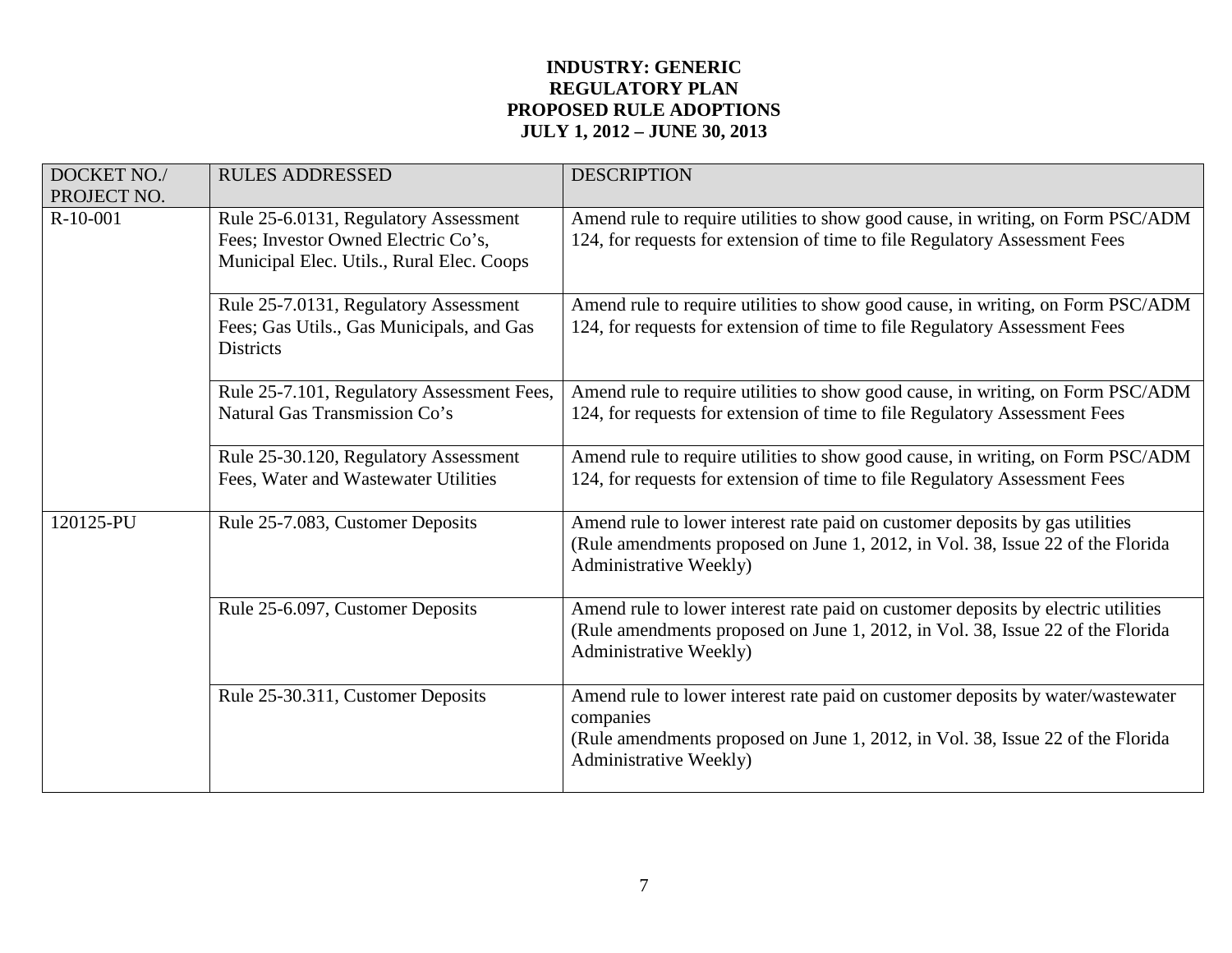| DOCKET NO./<br>PROJECT NO. | <b>RULES ADDRESSED</b>                                          | <b>DESCRIPTION</b>                      |
|----------------------------|-----------------------------------------------------------------|-----------------------------------------|
| Project No. Pending        | Rule 25-4.043, Response to Commission<br><b>Staff Inquiries</b> | Repeal rule as obsolete and duplicative |
|                            | Rule 25-6.004, Reference to Commission                          | Repeal rule as obsolete and duplicative |
|                            | Rule 25-6.042, Response to Commission<br><b>Staff Inquiries</b> | Repeal rule as obsolete and duplicative |
|                            | Rule 25-7.038, Response to Commission<br><b>Staff Inquiries</b> | Repeal rule as obsolete and duplicative |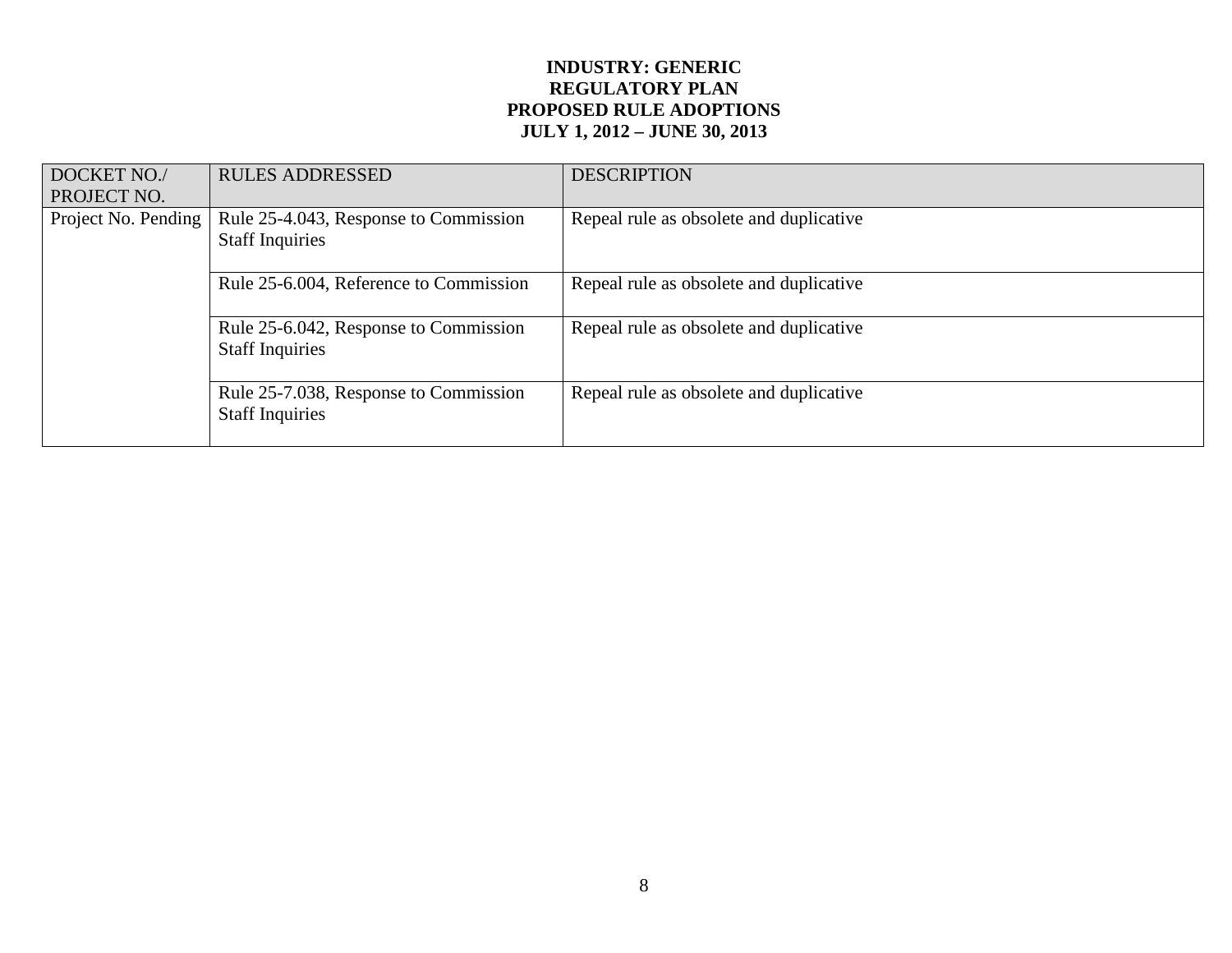| <b>DOCKET NO./</b><br>PROJECT NO. | <b>RULES ADDRESSED</b>                                                 | <b>DESCRIPTION</b>                                                                                                                                                                                                                                                                                                                                                                                                                 |
|-----------------------------------|------------------------------------------------------------------------|------------------------------------------------------------------------------------------------------------------------------------------------------------------------------------------------------------------------------------------------------------------------------------------------------------------------------------------------------------------------------------------------------------------------------------|
| R-11-007                          | Rule 25-4.118, Local, Local Toll, or<br><b>Toll Provider Selection</b> | Amend rule to comply with recent changes to section 364.16(5), F.S., re: unauthorized<br>changes of a subscriber's local telecommunications service and preferred carrier freezes<br>and to incorporate the substance of Rule 25-4.083                                                                                                                                                                                             |
|                                   | Rule 25-4.083, Preferred Carrier<br>Freeze                             | Repeal rule, as the substance of the rule will be incorporated into amended Rule 25-<br>4.118 (that telecommunications companies shall comply with FCC requirements re:<br>preferred carrier freezes)                                                                                                                                                                                                                              |
| R-11-010                          | Rule 25-4.0341, Filing of Service<br>Schedules                         | Adopt rule to provide limited guidance to telecommunications companies choosing to<br>file service schedules with the Commission                                                                                                                                                                                                                                                                                                   |
|                                   | Rule 25-4.034, Tariffs                                                 | Amend rule to comply with recent changes to section 364.04(1), F.S., to allow<br>telecommunications companies the option to file published service schedules either with<br>the Commission or through other reasonably publicly accessible means; requiring local<br>exchange telecommunications company to maintain tariffs on file setting forth all<br>intrastate rates, terms and conditions pursuant to section 364.163, F.S. |
| $R-11-012$                        | Rule 25-4.0665, Lifeline Service                                       | Amend rule to eliminate quarterly reporting, to require that Lifeline service may not be<br>discontinued when certain taxes and fees are paid, and to clarify carrier responsibilities<br>to conform to new federal Lifeline rules                                                                                                                                                                                                 |
|                                   | Rule 25-4.113, Refusal or<br>Discontinuance of Service                 | Repeal rule to implement statutory changes to chapter 364, F.S., made by the Regulatory<br>Reform Act of 2011                                                                                                                                                                                                                                                                                                                      |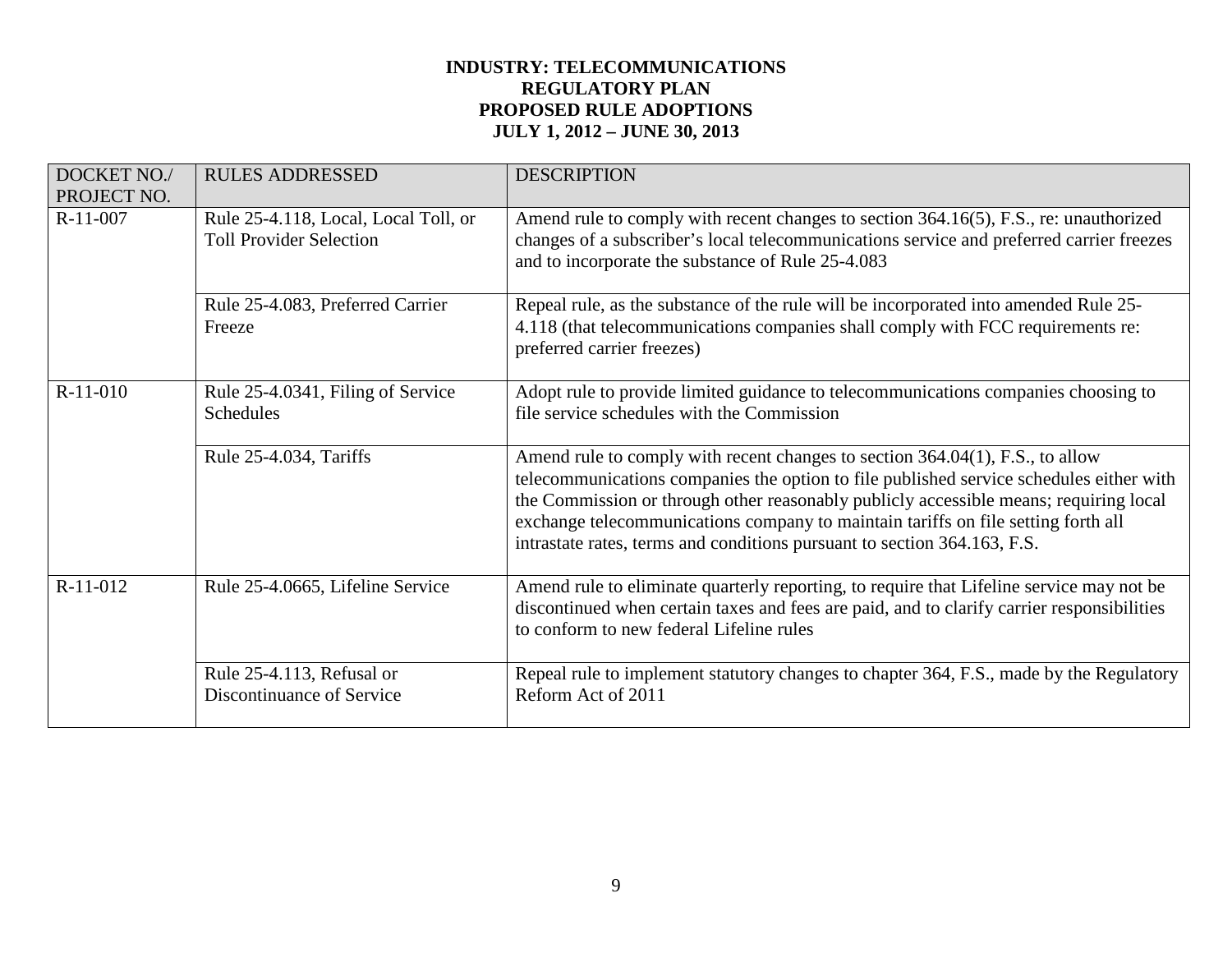| DOCKET NO./<br>PROJECT NO. | <b>RULES ADDRESSED</b>                                                                                                | <b>DESCRIPTION</b>                                                                                            |
|----------------------------|-----------------------------------------------------------------------------------------------------------------------|---------------------------------------------------------------------------------------------------------------|
| $R-11-013$                 | Rule 25-4.004, Certificates of Public<br>Convenience and Necessity                                                    | Amend rule to implement statutory changes to chapter 364, F.S., made by the Regulatory<br>Reform Act of 2011  |
|                            | Rule 25-4.005, Transfer of Certificate<br>of Public Convenience and Necessity<br>as to All or Portion of Service Area | Amend rule to implement statutory changes to chapter 364, F.S., made by the Regulatory<br>Reform Act of 2011  |
|                            | Rule 25-24.565, Certificate of Public<br>Convenience and Necessity Required                                           | Repeal rule to implement statutory changes to chapter 364, F.S., made by the Regulatory<br>Reform Act of 2011 |
|                            | Rule 25-24-567, Application for<br>Certificate                                                                        | Repeal rule to implement statutory changes to chapter 364, F.S., made by the Regulatory<br>Reform Act of 2011 |
|                            | Rule 28-24.568, Improper Use of<br>Certificate                                                                        | Repeal rule to implement statutory changes to chapter 364, F.S., made by the Regulatory<br>Reform Act of 2011 |
|                            | Rule 25-24.569, Application for<br>Approval of Sale, Assignment or<br><b>Transfer of Certificate</b>                  | Repeal rule to implement statutory changes to chapter 364, F.S., made by the Regulatory<br>Reform Act of 2011 |
|                            | Rule 25-24.572, Cancellation of a<br>Certificate                                                                      | Repeal rule to implement statutory changes to chapter 364, F.S., made by the Regulatory<br>Reform Act of 2011 |
|                            | Rule 25-24.705, Scope and Waiver                                                                                      | Repeal rule to implement statutory changes to chapter 364, F.S., made by the Regulatory<br>Reform Act of 2011 |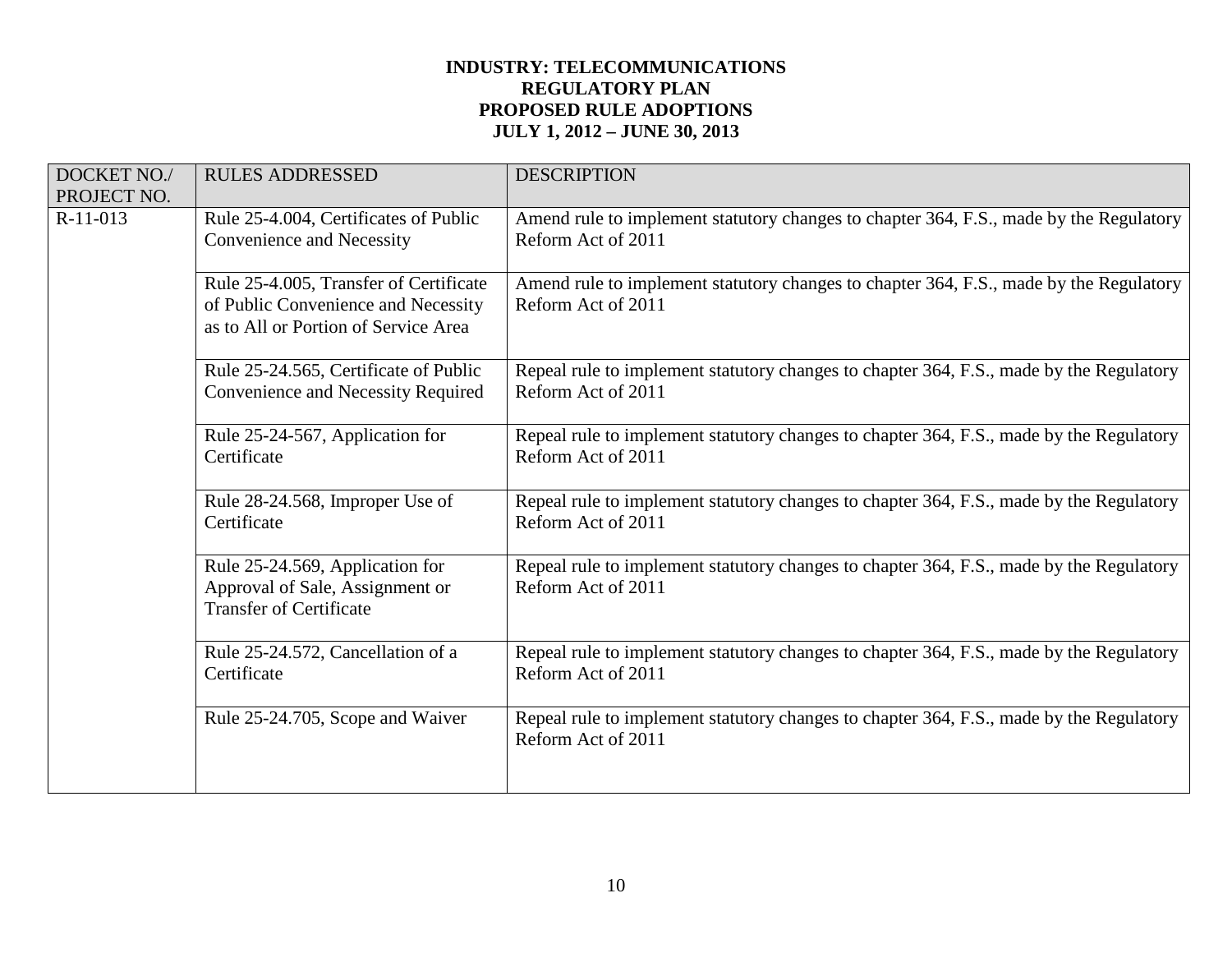| DOCKET NO./<br>PROJECT NO. | <b>RULES ADDRESSED</b>                                                                               | <b>DESCRIPTION</b>                                                                                            |
|----------------------------|------------------------------------------------------------------------------------------------------|---------------------------------------------------------------------------------------------------------------|
| $R-11-013$<br>(con't.)     | Rule 25-24.710, Terms and Definitions                                                                | Repeal rule to implement statutory changes to chapter 364, F.S., made by the Regulatory<br>Reform Act of 2011 |
|                            | Rule 25-24.715, Certificate of Public<br>Convenience and Necessity Required                          | Repeal rule to implement statutory changes to chapter 364, F.S., made by the Regulatory<br>Reform Act of 2011 |
|                            | Rule 25-24.720, Application for<br>Certificate                                                       | Repeal rule to implement statutory changes to chapter 364, F.S., made by the Regulatory<br>Reform Act of 2011 |
|                            | Rule 25-24.725, Certificate Not<br>Transferrable                                                     | Repeal rule to implement statutory changes to chapter 364, F.S., made by the Regulatory<br>Reform Act of 2011 |
|                            | Rule 25-24.730, Application for<br>Approval of Sale, Assignment or<br><b>Transfer of Certificate</b> | Repeal rule to implement statutory changes to chapter 364, F.S., made by the Regulatory<br>Reform Act of 2011 |
|                            | Rule 25-24.735, Cancellation of a<br>Certificate                                                     | Repeal rule to implement statutory changes to chapter 364, F.S., made by the Regulatory<br>Reform Act of 2011 |
|                            | Rule 25-24.800, Scope                                                                                | Repeal rule to implement statutory changes to chapter 364, F.S., made by the Regulatory<br>Reform Act of 2011 |
|                            | Rule 25-24.805, Certificate of Public<br>Convenience and Necessity Required                          | Repeal rule to implement statutory changes to chapter 364, F.S., made by the Regulatory<br>Reform Act of 2011 |
|                            | Rule 25-24.810, Application for<br>Certificate                                                       | Repeal rule to implement statutory changes to chapter 364, F.S., made by the Regulatory<br>Reform Act of 2011 |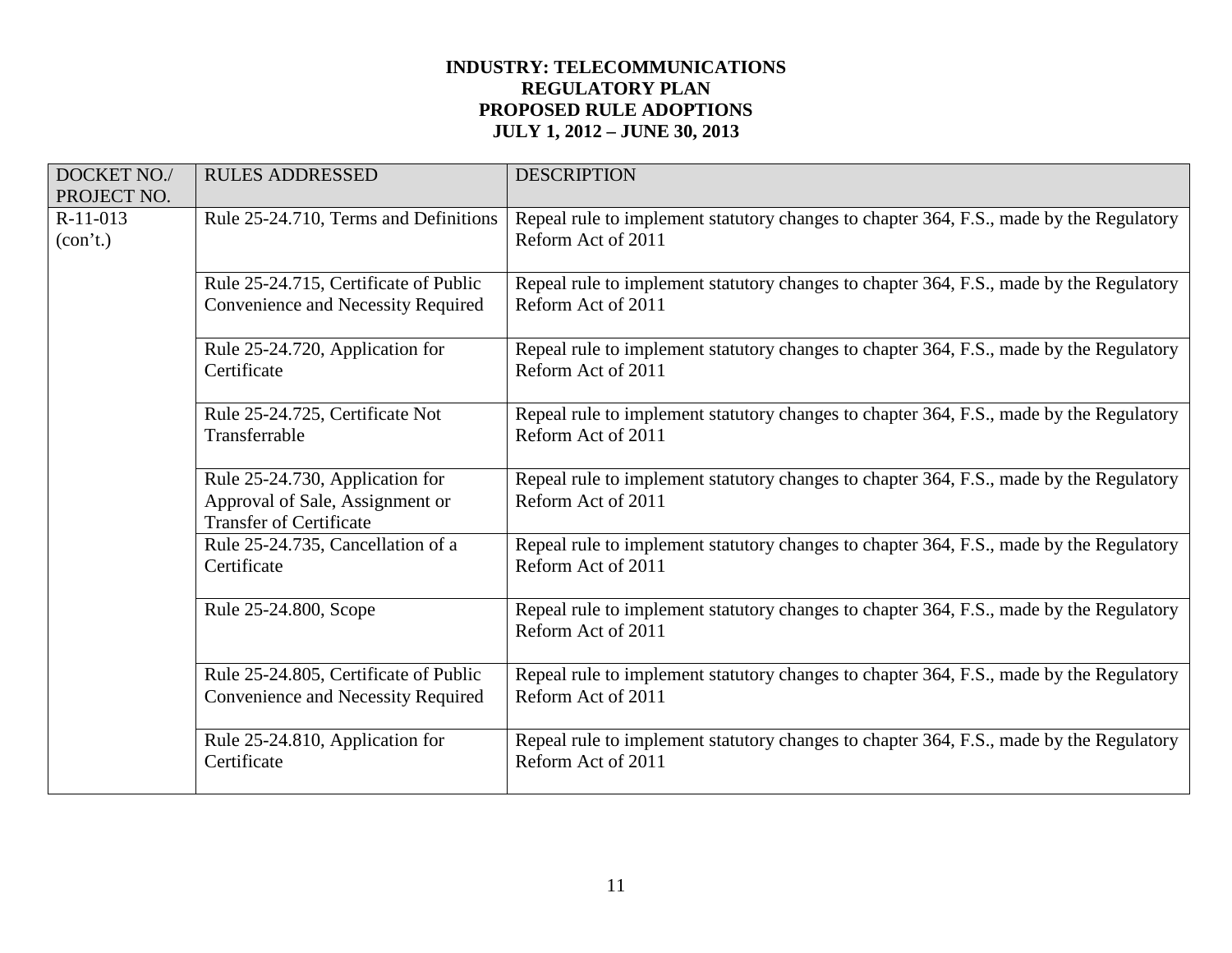| DOCKET NO./<br>PROJECT NO. | <b>RULES ADDRESSED</b>                                                                               | <b>DESCRIPTION</b>                                                                                                                                  |
|----------------------------|------------------------------------------------------------------------------------------------------|-----------------------------------------------------------------------------------------------------------------------------------------------------|
| $R-11-013$<br>(con't.)     | Rule 25-24.815, Application for<br>Approval of Sale, Assignment or<br><b>Transfer of Certificate</b> | Repeal rule to implement statutory changes to chapter 364, F.S., made by the Regulatory<br>Reform Act of 2011                                       |
|                            | Rule 25-24.820, Revocation of<br>Certificate                                                         | Repeal rule to implement statutory changes to chapter 364, F.S., made by the Regulatory<br>Reform Act of 2011                                       |
| Project No.<br>Pending     | Rule 25-24.510, Certificate of Public<br>Convenience and Necessity Required                          | Repeal rule to implement statutory changes to Chapter 364, F.S., made by the<br>Regulatory Reform Act of 2011                                       |
|                            | Rule 25-24.511, Application for<br>Certificate                                                       | Amend rule to implement statutory changes to Chapter 364, F.S., made by the<br>Regulatory Reform Act of 2011                                        |
|                            | Rule 25-24.512, Application for<br>Approval of Sale, Assignment or<br><b>Transfer of Certificate</b> | Amend rule to implement statutory changes to Chapter 364, F.S., made by the<br>Regulatory Reform Act of 2011                                        |
|                            | Rule 25-24.514, Cancellation of<br>Certificate                                                       | Amend rule to implement statutory changes to Chapter 364, F.S., made by the<br>Regulatory Reform Act of 2011                                        |
|                            | Rule 25-24.515, Pay Telephone<br>Service                                                             | Amend rule to eliminate outdated requirements and to implement statutory changes to<br>Chapter 364, F.S., made by the Regulatory Reform Act of 2011 |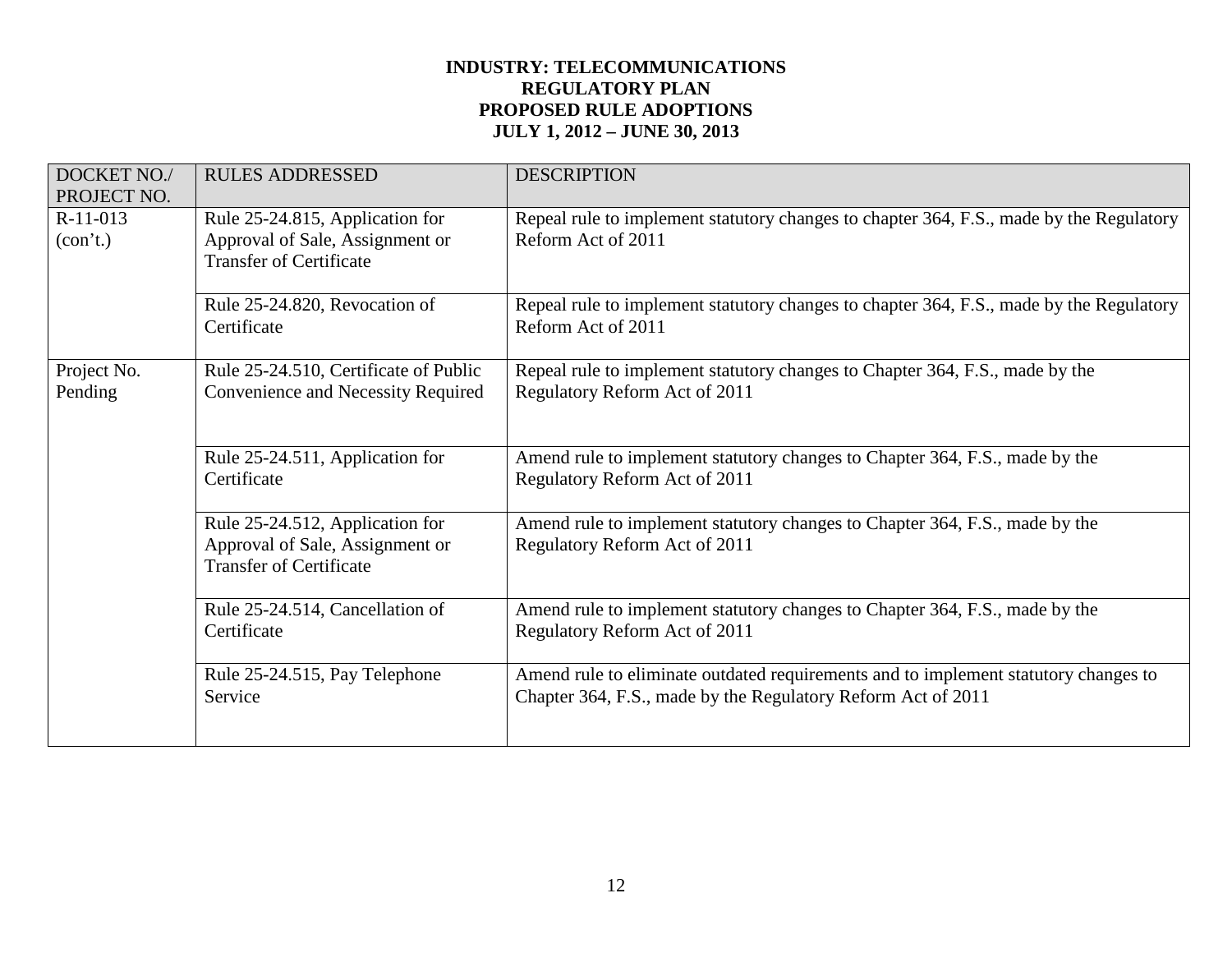# **INDUSTRY: WATER AND WASTEWATER REGULATORY PLAN PROPOSED RULE ADOPTIONS JULY 1, 2012 – JUNE 30, 2013**

| DOCKET NO./<br>PROJECT NO. | <b>RULES ADDRESSED</b>                                                                                                            | <b>DESCRIPTION</b>                                                                                                                                                                                                                                                                                                                                                                   |
|----------------------------|-----------------------------------------------------------------------------------------------------------------------------------|--------------------------------------------------------------------------------------------------------------------------------------------------------------------------------------------------------------------------------------------------------------------------------------------------------------------------------------------------------------------------------------|
| $R-10-005$                 | Rule 25-30.030, Notice of<br>Application                                                                                          | Amend rule to identify types of applications requiring a notice; requires property owners<br>to be noticed in addition to customers; no notice required for certain scenarios                                                                                                                                                                                                        |
|                            | Rule 25-30.032, Applications                                                                                                      | Amend rule to require six copies of applications except transfers to exempt entities or<br>government or abandonment; lists official filing date                                                                                                                                                                                                                                     |
|                            | Rule 25-30.033, Application for<br>Original Certificate of Authorization<br>and Initial Rates and Changes                         | Amend rule to provide for optional e-mail and fax; requires documentation instead of a<br>statement; provides requirements for "financial ability" and "technical ability" criteria;<br>requires land use designation; lists documents for land ownership; requires electronic<br>tariff; lists separate schedule requirements for system cost/depreciation and other cost<br>issues |
|                            | Rule 25-30.034, Application for<br>Certificate of Authorization for<br><b>Existing Utility Currently Charging</b><br>for Services | Amend rule to require identification of proposed territory not currently served; requires<br>documentation of need and land use designation for area not currently served                                                                                                                                                                                                            |
|                            | Rule 25-30.035, Application for<br><b>Grandfather Certificate</b>                                                                 | Amend rule to address application for certificate following transfer of jurisdiction by<br>county; requires documentation of county authorized territory and rates and charges                                                                                                                                                                                                       |
|                            | Rule 25-30.036, Application for<br>Amendment to Certificate of<br>Authorization to Extend or Delete<br>Service                    | Amend rule to add requirement for composite description, in addition to description of<br>territory added or deleted                                                                                                                                                                                                                                                                 |
|                            | Rule 25-30.037, Application for<br><b>Authority to Transfer</b>                                                                   | Amend rule to provide for transfer of an exempt entity to a regulated entity; creates rule<br>provision for change of ownership of the utility parent; creates rules provision for<br>transfer of a regulated utility to an exempt entity                                                                                                                                            |